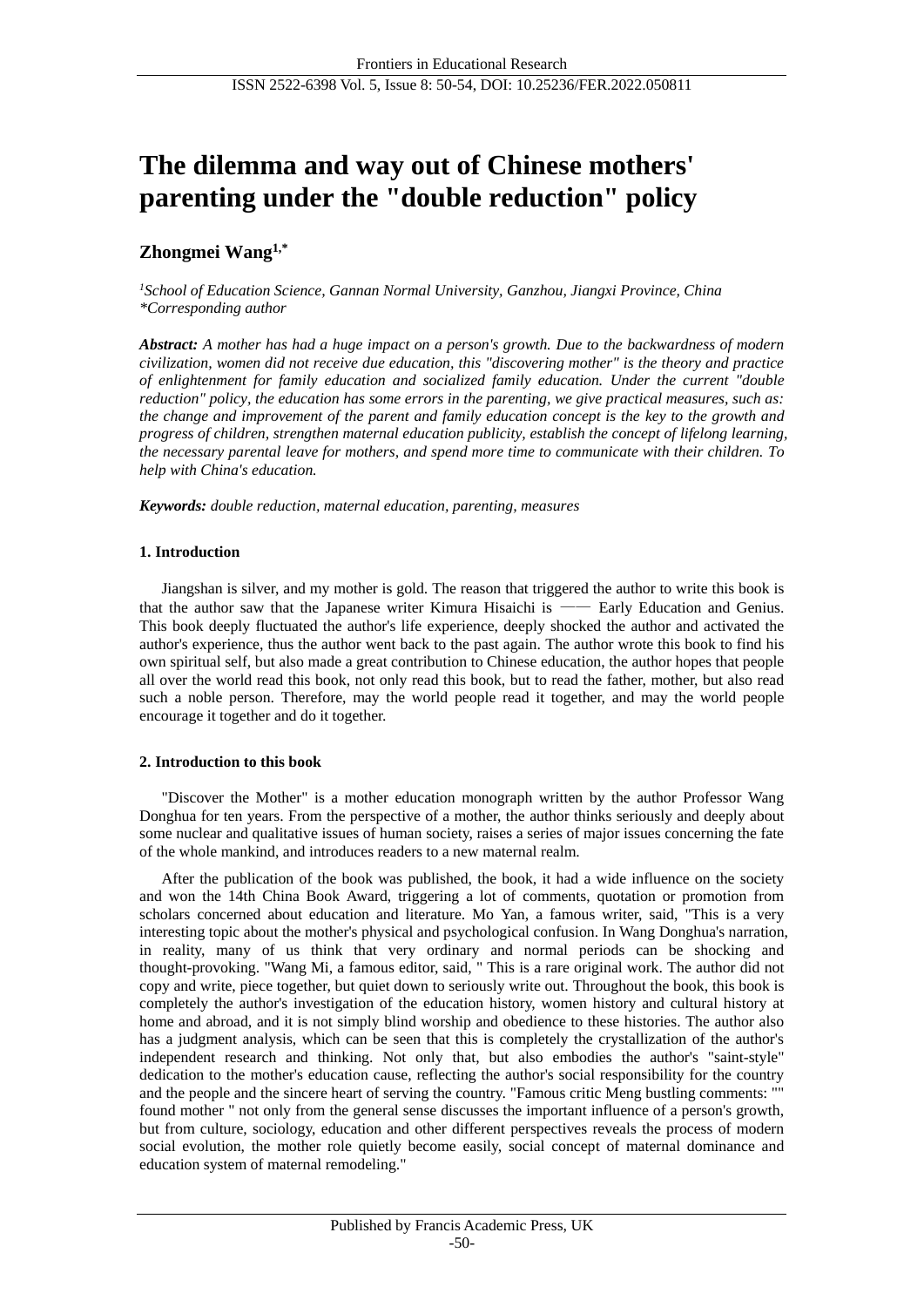Over the years, there have been relatively few research papers on mother education in China, and historically, little attention has been paid to it in China. This book should be a good look, for us to understand and learn from the parenting experience, to provide good guidance.

## **3. The main problems of parenting for Chinese mothers**

In ancient China, there were many stories that showed that the mother attached great importance to the children's education, such as the Mencius mother moved three times. But modern society seems to demand women. As a woman, I not only take care of her family but also make my own money. Under the requirement of multiple roles, yes mothers must abandon some things. Most mothers do not know enough about the importance of their children's education. Now mothers do not realize that what they really abandon should not be the education of their children. There are also many mothers 'educational literacy has serious deficiencies in the sense of education, the traditional sense of education concept deep into the mother's heart, lack of necessary educational psychology knowledge, improper use of educational methods and other problems.[1]

#### *3.1. There is a serious shortage of educational responsibility.*

There is no family education in China today, and there are still many mothers in China who do not realize the significance of "children" to society. In the traditional sense, continue to parenting, mother invested more time, the author in the book also mentioned the Soviet famous educator suhomlinsky viewpoint: " the family is the child's mother school, mother is the child's first, and lifelong teacher, the importance of mother education accomplishment is how to estimate not too much." [2]

In the modern society, the voice of "female liberation" is getting higher and higher, and women also pursue more freedom.As a result, the education of children's education is ignored, and the investment of the family is very little time, causing some harm to the whole family relationship. According to Professor Li Meijin's research on criminal psychology, the upbringing style from birth to age six is the most important for a child's life. Research on child development psychology in this regard also shows that from 6 months to 2 years old is the special emotional connection stage between baby and mother.[3] If mothers ignore their children's upbringing at this stage, it will be difficult to educate in the future. In China, many parents "only do not teach", which leads to the physical and mental development of many left-behind children. These phenomena may be the consequences of the poor family economy, but when we think about it, is making money really so important? More important than a child's education?

Unfortunately, many parents do not think deeply about these problems, do not realize what the core of the problem is, and the lack of responsibility for their children is the current behavior of parents.

#### *3.2. The concept of education in the traditional sense is deeply rooted in the maternal heart.*

Today's education or pay more attention to the development of children's intelligence, rarely let children accept the real sense of quality education. In fact, not only the mother's parenting concept is such, the whole social vane has not been completely reversed. With the continuous progress of The Times, the family living standard is also improving, although some parents have realized the importance of education, but we can still can see that many parents still send their children to the cram school to the cram school, just to mention the children's school performance in the class, parents and children's academic performance is very care about. Chinese parents are educating their children. If their children do poor grades, they will only scold them, and Chinese parents like to compare their children with their neighbors or children in the class. This comparison method, in the book Discover Mother, many mothers still make this kind of mistakes, even if some parents know it should not, but they still can to educate their children.

The lag of the concept of The Times makes the modern mothers know very little about the latest education concept of —— quality education. Maybe a lot of parents have heard, but know little about the connotation and essence of quality education, or their education concept in the child's intellectual development, knowledge ability and the children's labor education and rest time, many children back heavy bag, back home is doing homework, and in the big city, every weekend is the child's cram school time, parents afraid of their children lose at the starting line. Mothers have never thought about their children's inner thoughts, so their children still have some psychological problems. In the past, the learning task is not so heavy, but also can play with peers, now children have too much homework time dominated by parents and teachers.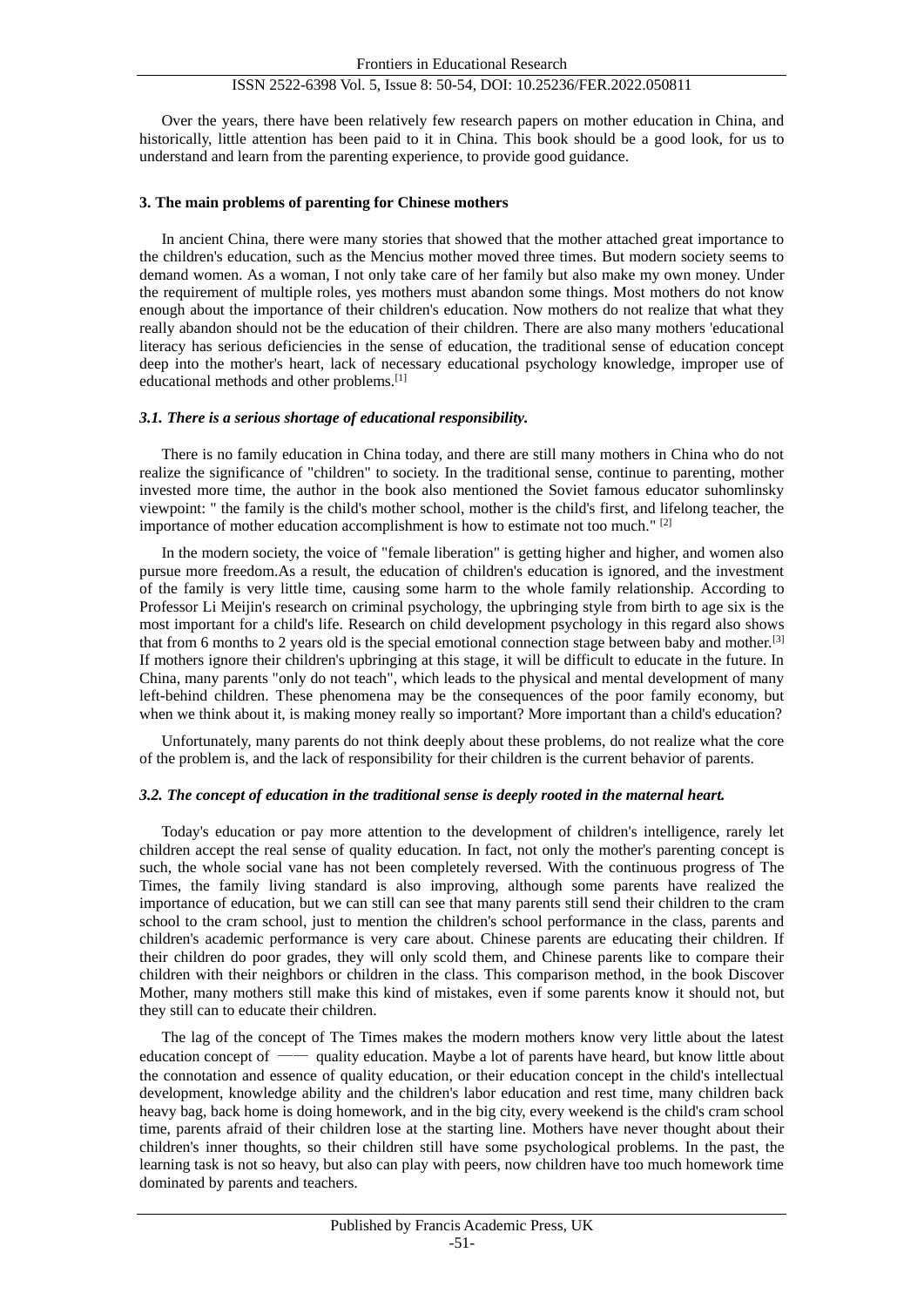#### *3.3. Lack of the necessary knowledge of pedagogy and psychology.*

The lack of knowledge of pedagogy and psychology is also a thorny problem for parents. As mentioned in Professor Wang Donghua 's book "Discover a Mother", it is necessary for mothers to learn the necessary educational knowledge before becoming a mother. The lack of educational knowledge is the most prominent among rural mothers, because in the countryside, the mother's cultural level is not high, and in a relatively narrow space activities, little understanding of the outside world, the children's education is also used a lot of "local methods". There are also a lot of parents for children, the above of left-behind children are often in the countryside, the child education, even if the mother, if there is a boy, there is a girl, Chinese traditional thought that the boy is a treasure, the girl's education. However, the importance of women in society and that women can change society.

More profound understanding of this point is the recent "July 1 medal" winner - Zhang Guimei, an ordinary people's teacher. She founded the country's first free girls' high school, and helped more than 2,000 girls in mountainous areas out of the mountains. For the future of the girls, Zhang really fought in the mountains. Teacher Zhang Guimei knows that a girl's achievements can change the fate of three generations, the mother's gestation is from a small girl began. Even though Zhang Guimei, a 64-year-old teacher, suffers from various diseases, even though her health is not as good as before, it is difficult to climb stairs, but every morning, she will insist on one thing, turn on the lights for students and start to read in the morning. Too much moved, as a people's teacher, so much attention to children's education, especially for women's education.

#### *3.4. Improper use of educational methods*

Some scholars have divided the current education methods of mothers to their children into the following types: authoritative, autocratic, laissez-faire, democratic, etc. Obviously, we should accept and choose or use democratic parenting methods, the first three parenting methods are not suitable for children's physical and mental development. In the previous traditional educational background, is it appropriate for children raised under the disciplinary form of "filial son under the stick" in today's era? In fact, many teachers also use educational punishment. In March this year, the "Primary and Secondary Education Punishment Rules (Trial)" (referred to as "Educational Punishment Rules") was officially promulgated on December 23, 2020, and implemented on March 1, 2021.<sup>[4]</sup> The reason why the policy is introduced is that because many teachers have educational punishment behavior, some "abuse" and some "common use" phenomenon. Parents will also punish education, and parents will not restrain their anger and punish their children for doing their homework.

Standing in the perspective of parents and teachers punishment, they feel for children good, "play is kiss scold is love", although eventually we all want to achieve the purpose of education, but we impose education punishment for students, consider or stand in the perspective of the child, sometimes the child's parents or teachers is hard to detect, so now there will be frequent suicide, self-harm, jump off a building. In addition, parents in the face of many parenting methods have cognitive mistakes, many students 'parents see a student's excellent performance according to the model of their own children also apply this form of education, and did not integrate, carefully analyze their own children's situation, children's personality, habits and so on are different.Just as no two identical leaves are found in the world, each individual is unique, and education should be taught in accordance with their aptitude.

#### **4. "Double reduction" policy under the main parenting measures recommendations**

In the face of the above mentioned above, it tells us that the current education of children is urgent.In the book Discover Mothers, it is mentioned that only by educating mothers can the problems existing in mother education be effectively improved. Different from the way of school education, family education has a subtle influence on words and deeds. Many scholars believe that the quality of mothers affects and restricts the quality of the nation to some extent, and determines the future of the country and the nation.In modern society, the standard to measure whether a mother is qualified is not the mother's educational level or educational level, but the mother's educational quality. Therefore, the exploration of the new mother's education concept is based on how to improve the mother's educational literacy.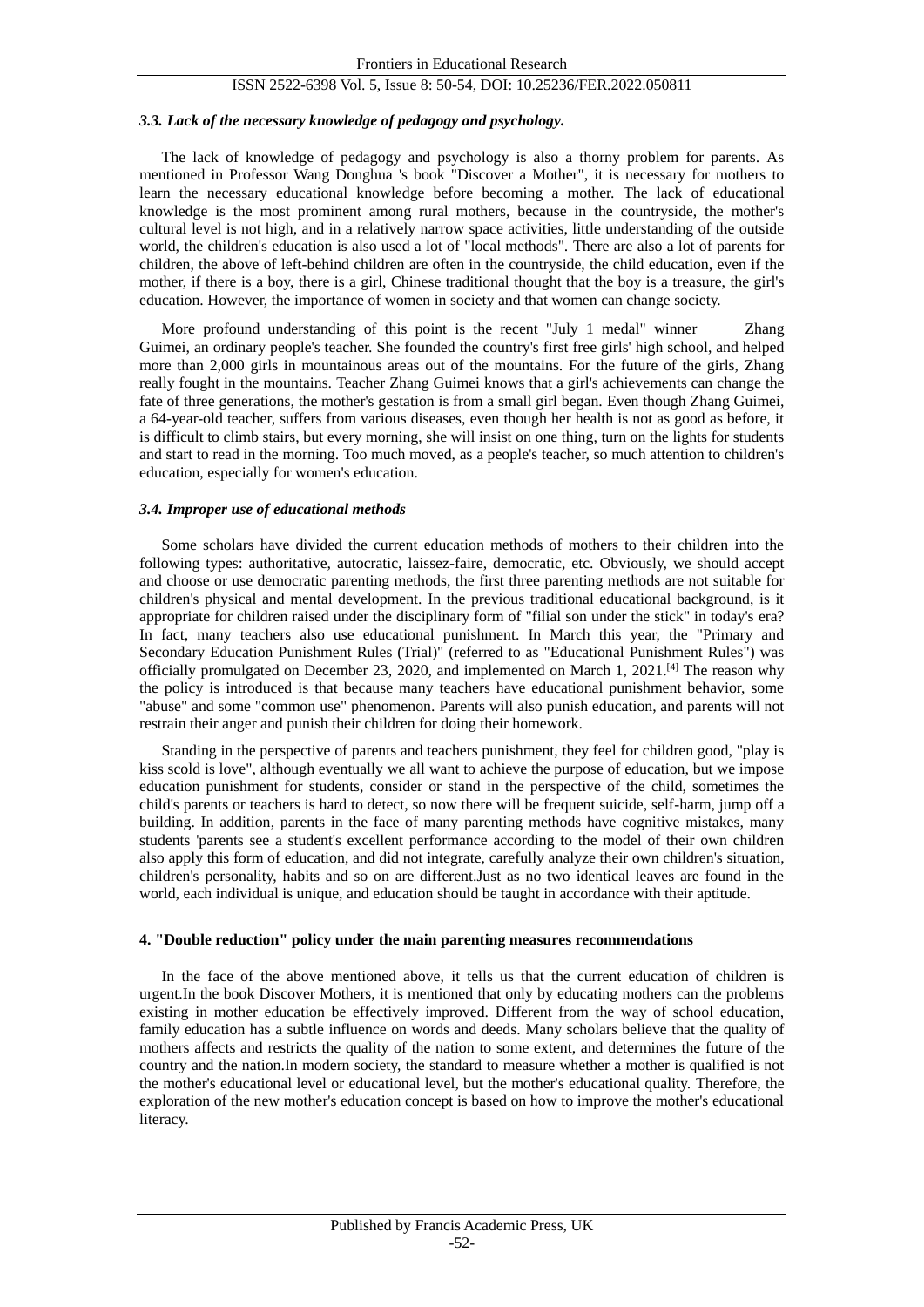#### *4.1. The change and improvement of parents and family education concepts is the key to children's growth and progress.*

In the process of education, more feel the important position of parents in education, even play a crucial factor, because in the minds of children, parents and family is his biggest rely and mind, this is why people often say: "a great mother benefit three generations", "a good family education affect people's life".

School education can be a guide, The role of the help, If the parent and family education concepts have not changed and improved, Then the students will eventually be confused in the conflict again, And it has caused a lot of problems, This will certainly create a vicious circle, In fact, when we feel that our education does not serve the intended purpose, We should change our educational methods and thinking, In order to find a more appropriate, More appropriate methods of education, Education is also constantly advancing and improving in the process of exploration and adjustment, The difference in the children's growth stage, The methods and ideas of education are also different, But with the end end the same, In order to cultivate independence, dare to innovate, Talent going beyond, As an educator, We must first be able to innovate and surpass by ourselves, And can give parents appropriate advice and help, With the cooperation of the parents, Only in this way can excellent talents be cultivated.

Hope parents in helpless, don't take compulsory measures, so children psychological influence is too big, even ruined children life happiness, more hope parents very good communication with the teacher in charge, using appropriate methods and skills to guide children, why here two words, is very clever meaning, our education is invisible, only invisible education can guide and education children, this is very subtle, also hope that parents can have their own opinions and thinking, and communicate with other parents of the same age, I think this will find a good way.

Child is a subject, not an object, which determines that we should cultivate his thoughts, independent ability, judgment ability, problem-solving ability and so on, this is a very complex project, I hope to be cautious, for the child's future, but also for the future of your family.

#### *4.2. Strengthen the publicity of maternal education and establish the concept of lifelong learning.*

In the context of lifelong learning, mothers should establish the concept of lifelong learning, the knowledge and skills of raising and education should be constantly updated, and the knowledge education of their children should keep pace with The Times, and then strive to improve their own quality. Studies have shown that the level of maternal education can positively predict the academic self-esteem of teenagers, so improving the level of maternal education is of great significance to promote their positive upbringing and reduce their negative upbringing, and then promote the formation of positive academic self-evaluation among teenagers.[5]

With the rapid development of today's society, the political, economic, cultural, social and ecological aspects continue to develop and improve, and the knowledge is also developing and changing rapidly, and then the knowledge and skills for children's upbringing and education are also constantly changing and updated. This requires parents to be aware that the knowledge and skills of raising and education are constantly developing and changing under the physical and psychological characteristics of their children in different stages of physical and mental development. When parents raise and educate their children, their own accumulated knowledge and experience of family education is not enough to deal with the development and growth of their children, and then they will produce difficulties or problems in family education. Therefore, parents are satisfied with family education guidance, and should rethink the role and responsibilities of parents. Parents want to better for their role positioning and their responsibilities, we must pay close attention to family education guidance, actively participate in family education guidance, provide centralized guidance, individual guidance and text audio data guidance of a variety of guidance forms, efforts to improve their family education literacy, actively pupil raising and education practice.

In terms of the selection of family education guidance content, the guidance content should be selected in line with their own satisfaction, comprehensive and systematic way. The parenting knowledge and parent-child communication in communication and social communication are the most important, as well as they should take into account communication and social communication, psychological adjustment and family management.